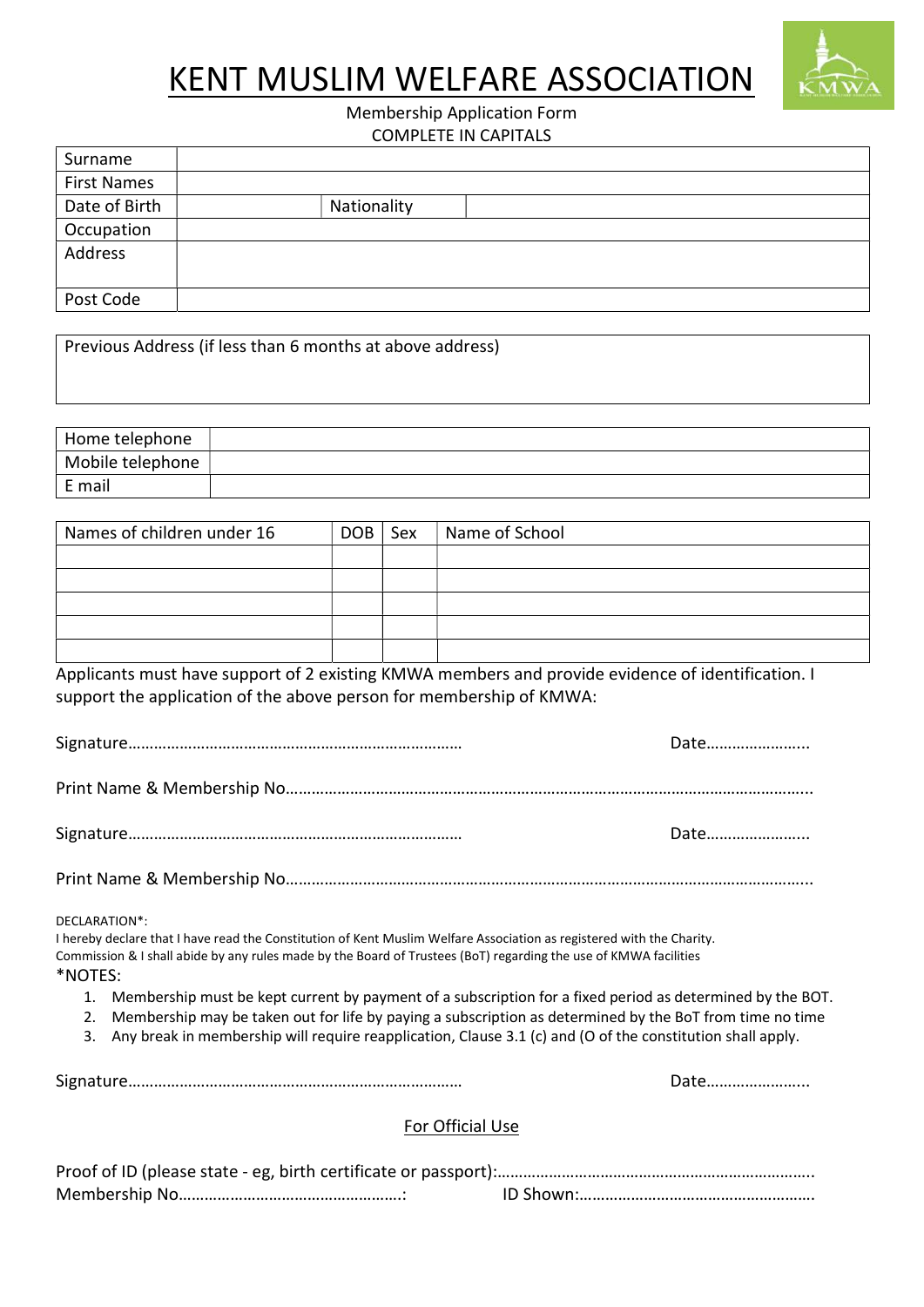Terms and Conditions

1) The requirement for membership of KMWA is set out in clause 3.1 of the constitution which states: " Any adult person (above the age of 16) and any organization who/which believes in schedules 1.1 and 1.2 and accepts the Constitution 2000 shall, on approval of his/its application by the BoT shall acquire any one of the following memberships ...."

2) In considering the application the BoT rely on applicants to self-certify that they belong to the Muslim faith and in this respect, comply with the above criteria.

3) When a duly completed membership application is received, it is put on the agenda of the next BoT meeting for approval.

4) When the BoT has approved an application the prospective member is invited to pay a subscription for the current year. Subscription rates are subject to annual review at the discretion of the BoT and may vary according to the geographical area of residence of the applicant.

5) For the purpose of exercising membership rights under clause2.2.1 (h) and 3.1 (f) and (g) the qualifying date shall be the date of approval by the BoT.

6) All information given on the application form will comply with the data protection act.